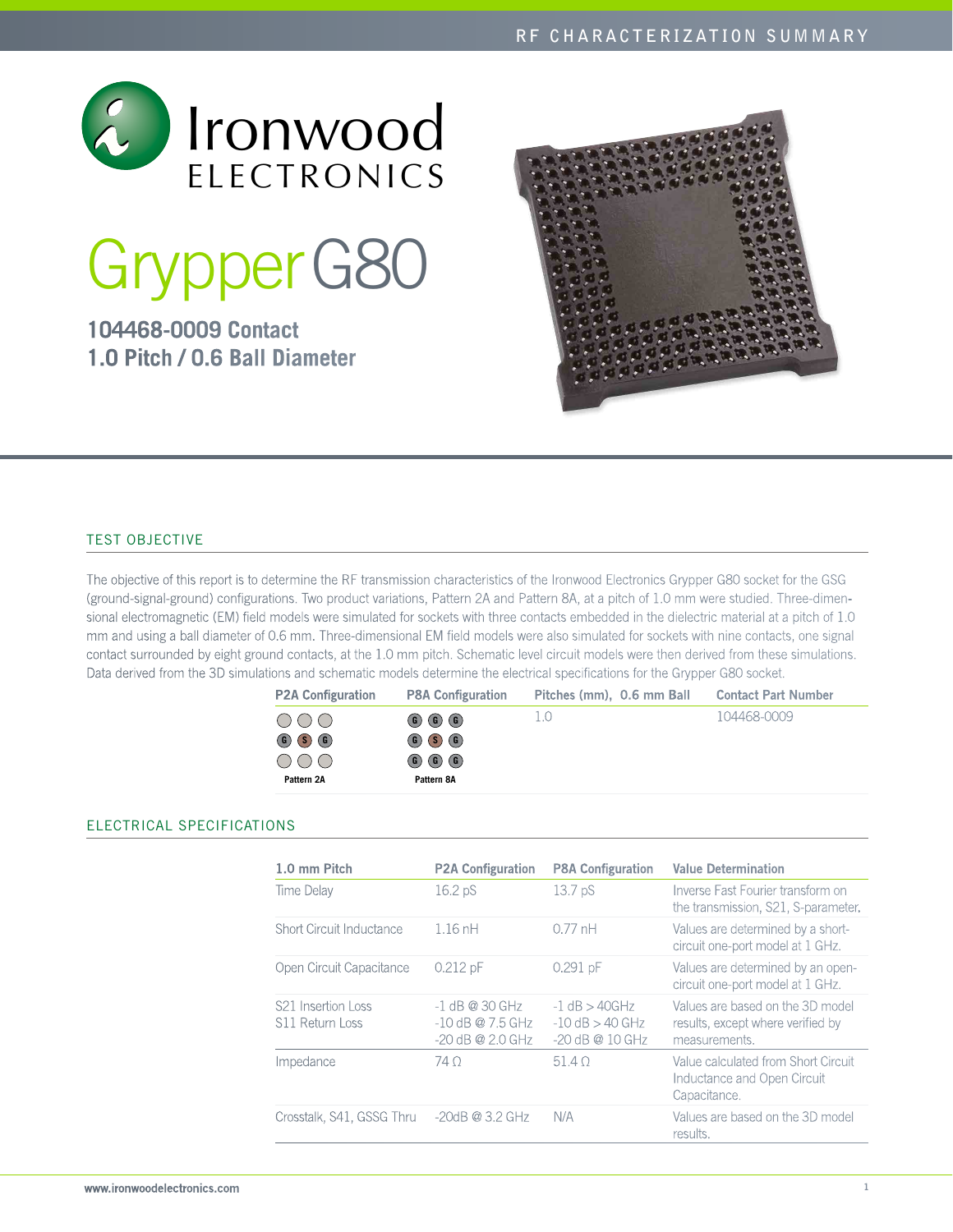#### 3D Model Simulations for Pattern 2A

Three dimensional EM field simulations were performed using Ansoft's High Frequency Structure Simulator (HFSS™) software. Measurement ports are located at the contact points on the top, Port 1, and bottom, Port 2, of the socket. This model was updated to reflect the UV cured silicone based adhesive shown in light gray.



Figure 2 and Figure 3 show results for the GSG 2-port configuration at 1.0 mm pitch.





*Figure 2. GSG P2A Insertion Loss and Return Loss, 1.0 mm pitch Figure 3. GSG P2A Return Loss plotted on Smith chart, 1.0 mm pitch*

#### Measurements for Pattern 2A

P2A measurements are not available at this time.

#### Schematic Model for Pattern 2A Configuration

Agilent's Advanced Design System (ADS) was used to construct a GSG schematic model matching the 1.0 mm pitch socket simulation results. The topology selected matches that of the three contacts used in the simulation. The GSG schematic model consists of ten passive components. The signal contact is represented along the top by series inductors totaling 912 pH series inductor. The two ground return paths are joined together in parallel and represented along the bottom series inductors, totaling 456 pH. Shunt capacitors bridge the signal contact and the ground return path. Total capacitance is 212 fF. Finally, an added mutual inductance 60 pH represents the mutual coupling between the two ground contacts and signal.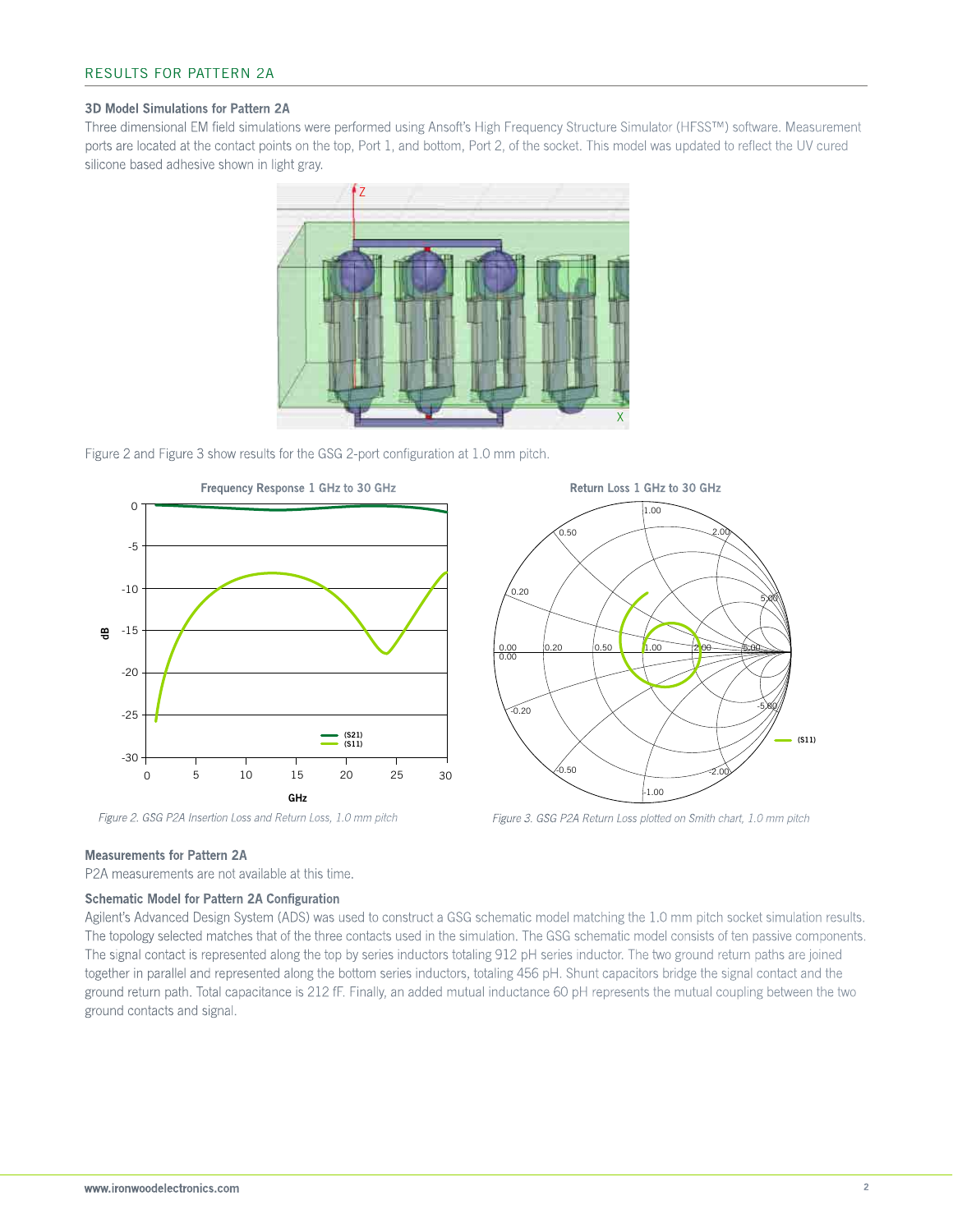

*Figure 4. GSG P2A Schematic Model, 1.0 mm pitch*

An additional pair of ports (ports 3 and 4 not shown) were added in the simulation to compare the schematic model to the GSG HFSS™ simulation file.



 0 -5  $-10^{-}$ -15 dB -20 -25 -30 -35 Simulation (S11) Schematic Model (S11)  $-40$ т ℸ 0 5 10 15 20 25 30 35 40 5 10 15 20 25 30 35 GHz

*Figure 5. GSG P2A Insertion Loss, 1.0 mm pitch Figure 6. GSG P2A Return Loss, 1.0 mm pitch*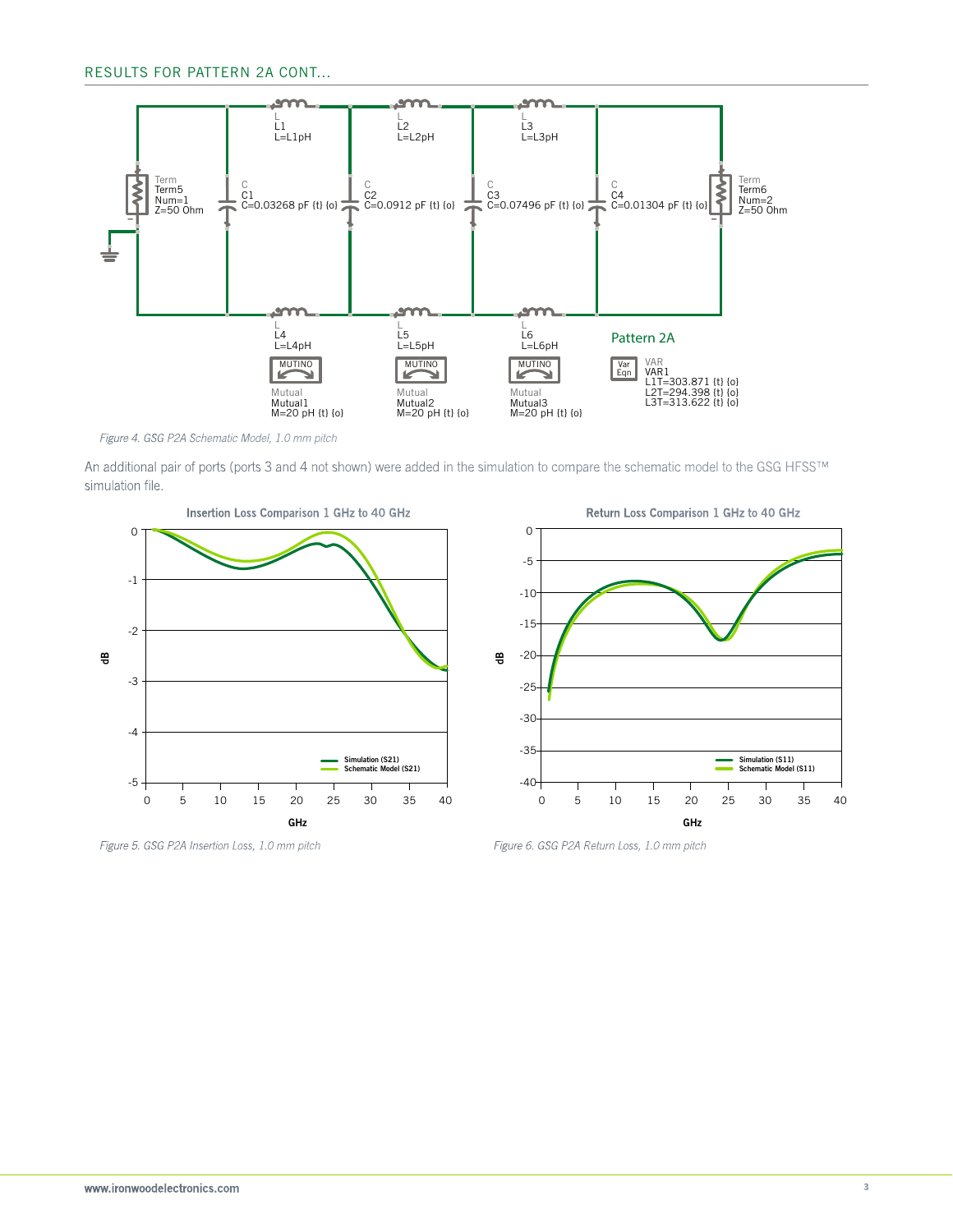

*Figure 7. GSG P2A Return Loss plotted on Smith chart, 1.0 mm pitch*

#### Results for Pattern 8A

#### 3D Model Simulations for Pattern 8A

Three dimensional EM field simulations were performed using Ansoft's High Frequency Structure Simulator (HFSS™) software. Measurement ports are located at the contact points on the top, Port 1, and bottom, Port 2, of the socket. This model was updated to reflect the UV cured silicone based adhesive shown in light gray.



*Figure 8. 1.0 mm GSG P8A model configuration*

Figure 9 and Figure 10 show results for the GSG P8A 2-port configuration at 1.0 mm pitch.





*Figure 9. GSG P2A Insertion Loss and Return Loss, 1.0 mm pitch Figure 10. GSG P2A Return Loss plotted on Smith chart, 1.0 mm pitch*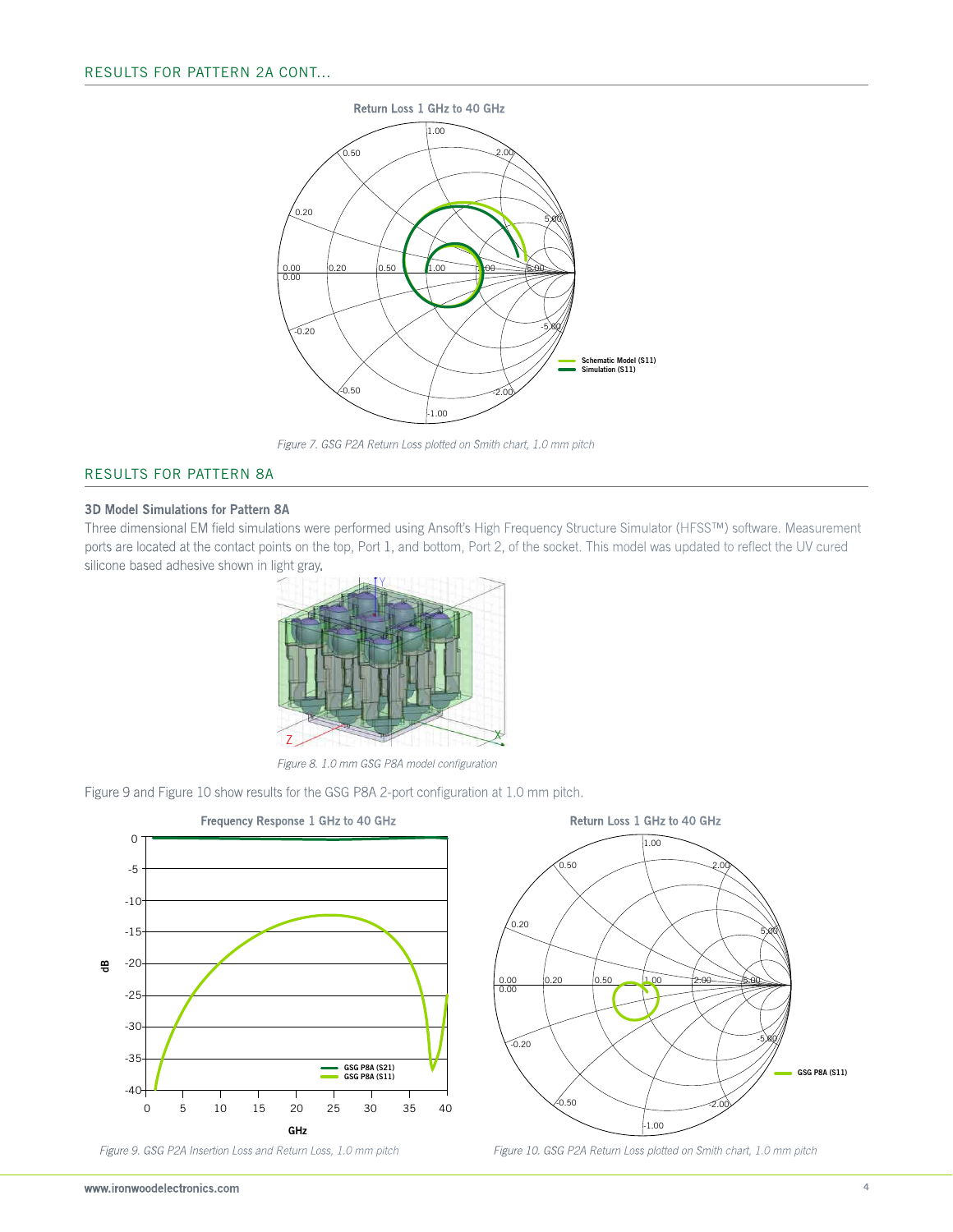#### Measurements for Pattern 8A

P8A measurements are not available at this time.

#### Schematic Model for Pattern 8A Configuration

Agilent's Advanced Design System (ADS) was used to construct a GSG schematic model matching the 1.0 mm pitch socket measurement results. The topology selected matches that of the one signal contact surrounded by eight ground contacts used in the simulation. The GSG schematic model consists of ten passive components. The signal contact is represented along the top by series inductors totaling 780 pH series inductor. The eight return paths are joined together in parallel and represented along the bottom series inductors, totaling 97.5 pH. Shunt capacitors bridge the signal contact and the ground return path. Total capacitance is 278 fF. Finally, an added mutual inductance 50.5 pH represents the mutual coupling between the ground contacts and signal.



*Figure 11. GSG P8A Schematic Model, 1.0 mm pitch*

An additional pair of ports (ports 3 and 4, not shown) were added in the simulation to compare the schematic model to the GSG simulation file.





*Figure 12. GSG P8A Insertion Loss, 1.0 mm pitch Figure 13. GSG P8A Return Loss, 1.0 mm pitch*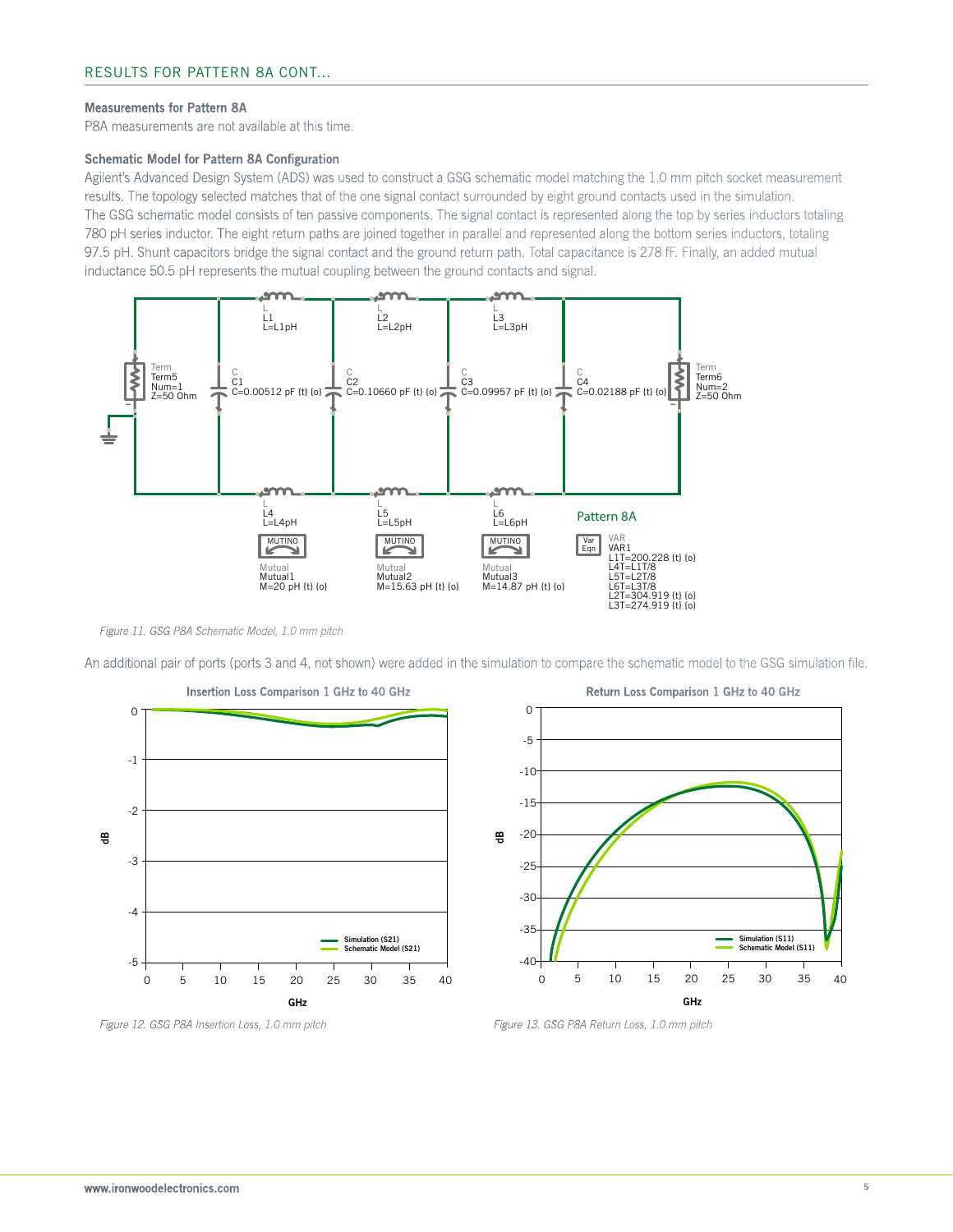

*Figure 14. GSG P8A Return Loss plotted on Smith chart, 1.0 mm pitch*

# GSSG Crosstalk Analysis

A 4-Port S-parameter analysis was done to determine the Near End (S21) and Far End (S41) crosstalk.



Far End and Near End Crosstalk for GSSG at 1.0 mm Pitch The model was analyzed in HFSS™.



*Figure 15. Far End and Near End Crosstalk for GSSG at a 1.0 mm pitch*